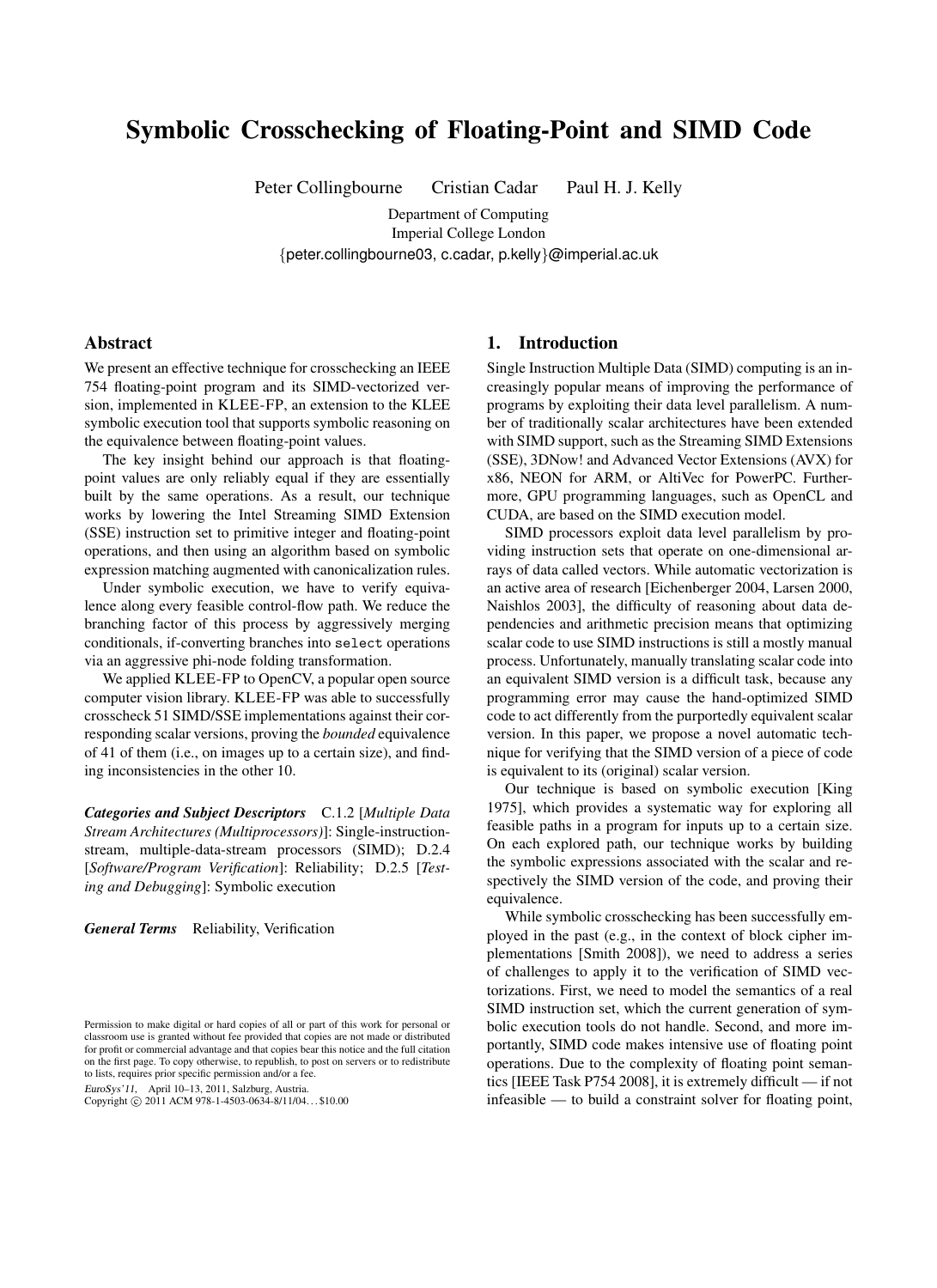and as a result there are currently no such constraint solvers available. Thus, in this paper we take a different approach, in which we prove the equivalence of two symbolic floating point expressions by first applying a series of expression canonicalization rules, and then syntactically matching the two expressions. The key insight into why our approach works is that constructing two equivalent values from the same inputs in floating point can usually only be done reliably by performing the same operations.

This paper makes the following contributions:

- 1. We present a symbolic execution (SE) based technique for crosschecking SIMD vectorizations against their scalar implementations.
- 2. We implement our technique in a tool called KLEE-FP, an extension to the open source symbolic execution tool KLEE [klee.llvm.org].
- 3. We reason about floating-point values (which KLEE's constraint solver cannot handle), using expression matching augmented with canonicalization rules that express strict equivalences in floating-point and mixed FP-integer expressions. As far as we know, this is the first practical SE-based technique that can precisely handle IEEE 754 floating point arithmetic.
- 4. We evaluate our technique by applying KLEE-FP to OpenCV [Intel], a popular open source computer vision library. KLEE-FP was able to crosscheck a total of 51 SIMD/SSE implementations against their corresponding scalar versions, proving the bounded equivalence of 41 of them on images up to a certain size, and finding inconsistencies in the other 10 pairs.

To achieve this, the semantics for a substantial portion of the Intel SSE instruction set are implemented via translation to an intermediate representation. We improve the tractability of our technique by implementing an aggressive variant of if-conversion using phi-node folding [Chuang 2003, Lattner 2004], to replace control-flow forking with predicated select instructions, in order to reduce the number of paths explored by symbolic execution.

# 2. Overview

This section illustrates the main features of our technique by showing how it can be used to verify the equivalence between a scalar and an SIMD implementation of a simple routine. Our code example, shown in Figure 1, is based on one of the OpenCV benchmarks we evaluated (specifically thresh(BINARY\_INV,  $f32$ ); see §5). The code defines a routine called zlimit, which takes as input a floating point array src of size size, and returns as output the array dst of the same size. Each element of dst is the greater of the corresponding elements of src and 0. The routine consists of both a scalar and an SIMD implementation; users choose

```
1 void zlimit (int simd, float ∗src , float ∗dst ,
 2 size_t size \begin{cases} 2 & \text{otherwise} \end{cases}3 if (simd) {<br>4 - m128 z
 4 m128 zero4 = _mm_set1_ps(0.f);<br>5 while (size >= 4) {
             while ( size >= 4) {
 6 -m128 srcv = _mm_loadu_ps(src);
 7 \text{ m128} \text{cm} cmpv = _mm_cmpgt_ps(srcv, zero4);
 8 m128 dstv = _mm_and_ps(cmpv, srcv);<br>9 mm storeu ps(dst_dstv):
                 mm\_storeu\_ps(dst, dstv);10 src += 4; dst += 4; size -= 4;
11 }
\begin{array}{ccc} 12 & & \\ 13 & & \textbf{w} \end{array}while (size) {
14 *dist = *src > 0.f ? * src : 0.f;15 src++; dst++; size−−;
\begin{matrix} 16 & 1 \\ 17 & 1 \end{matrix}17 }
18
19 int main(void) \{20 float src [64], dstv [64], dsts [64];
21 uint32_t *dstvi = (uint32_t *)dstv;<br>22 uint32_t *dstsi = (uint32_t *)dsts :
          \text{uint32}_t * \text{dsts} = (\text{uint32}_t * ) \text{dsts};
23 unsigned i;<br>24 klee make s
24 klee make symbolic(src, sizeof (src), "src");<br>25 zlimit (0 src dsts 64)
          zlimit (0, \text{src}, \text{dsts}, 64);
26 zlimit (1, src, dstv, 64);
27 for (i = 0; i < 64; ++i)28 assert ( dstvi [i] == dstsi [i]);
29 }
```
Figure 1. Simple test benchmark.

between the two versions via the simd argument. The SIMD implementation makes use of Intel's SSE instruction set.

The first loop of the routine, at lines 5–11, contains the core of the SIMD implementation, and is a good illustration of how SIMD code is structured. Each iteration of the loop processes four elements of array src at a time. The variables srcv, cmpv and dstv are of type \_m128, i.e., 128-bit vectors consisting of four floats each. The code first loads four values from src into srcv by using the SIMD instruction mm loadu ps() (line 6). It then compares each element of srcv to the corresponding element of zero4, which was initialized on line 4 to a vector of four 0 values (line 7). The output vector cmpv contains the result of each comparison as a vector of four 32-bit bitmasks each consisting of allones (if the srcv element was  $> 0$ ) or all-zeros (otherwise). Next it applies the cmpv bitmask to srcv by performing a bitwise AND of cmpv and srcv to produce dstv, a copy of srcv with values  $\leq 0$  replaced by 0 (line 8). Finally, it stores dsty into dst (line 9).

The second loop of the zlimit routine, at lines 13–16, is the scalar implementation, which is also used by the SIMD version to process the last few elements of src when the size is not an exact multiple of 4.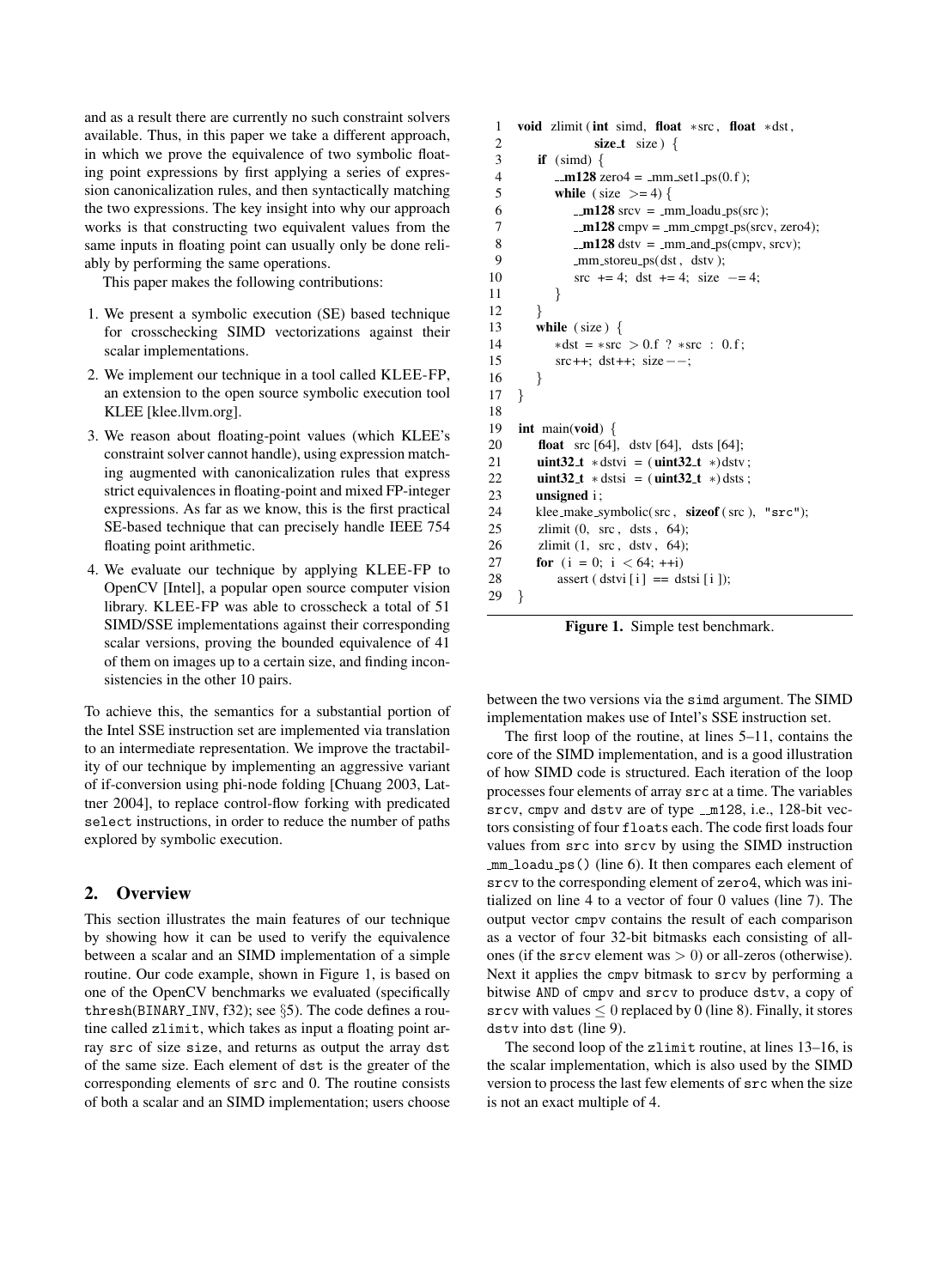

Figure 2. Symbolic expressions assigned to variables srcv, cmpv, dstv and to the array elements dstvi[0] and dstsi[0] of Figure 1. src represents the symbolic array src. The ReadLSB (Read Least Significant Byte first) node represents a 4-byte little-endian array read, FOgt floating point greater-than comparison, SExt sign extension, Select the equivalent of the C ternary operator and Concat bitwise concatenation.

The main function constitutes the test harness. In order to use KLEE-FP, developers have to identify the scalar and the SIMD versions of the code being checked, and the inputs and outputs to these routines. In our example, we have one input, namely the array src. Thus, the first step is to mark this array as *symbolic*, meaning that its elements could initially have any value (see §4.1 for more details). This is accomplished on line 24 by calling the function  $klee\_make\_symbolic()$ provided by KLEE, which takes three arguments: the address of the memory region to be made symbolic, its size in bytes, and a name used for debugging purposes only. Then, on line 25 we call the scalar version of the code and store the result in dsts, and on line 26 we call the SIMD version and store the result in dstv. Finally, on lines 27–28 each element of dstv is compared against the corresponding element of dsts. Note that we use bitcasting to integers via the pointers dstvi and dstsi for a bitwise comparison. As we will further discuss in Section 3, this is necessary because in the presence of NaN (*Not a Number*) values, the C floating point comparison operator == does not always return true if its floating-point operands are the same, as distinguished from a bitwise comparison.

To use KLEE-FP to run this benchmark, the user first compiles the code to LLVM bitcode [Lattner 2004], the low level representation on which KLEE and our extension KLEE-FP operate. The bitcode file can then be run directly by KLEE-FP.

Before KLEE-FP begins executing the input bitcode file, it first carries out a number of transformations. One of these is a lowering pass that replaces instruction-set specific SIMD operations with standard, instruction-set neutral instructions. Section 3.3 discusses this pass in more detail.

KLEE-FP interprets a program by evaluating the transformed bitcode instructions sequentially. During symbolic execution, values representing variables and intermediate expressions are manipulated. Both vector and scalar values are represented as bitvectors: concrete values by bitvector constants and symbolic ones by bitvector expressions. Vectors have bitwidth  $s \times n$ , where s is the bitwidth of the underlying scalar and  $n$  is the number of elements in the vector. Section 3 gives more details on our modeling approach.

For example, during the first iteration of the zlimit SIMD loop, the variables srcv, cmpv and dstv defined at lines 6–8 in Figure 1 are represented by the three expressions shown on the left hand side of Figure 2. Similarly, the results dstvi[0] and dstsi[0] are represented by the two expressions shown on the right side of Figure 2.

When KLEE-FP reaches an assert statement, it tries to prove that the associated expression is always true. For example, during the first iteration of the loop at lines 27–28 the expressions dstvi[0] and dstsi[0] are compared. To this end, KLEE-FP applies a series of expression rewrite rules, whose goal is to bring the expressions to a canonical normal form. As discussed in Section 4.4, one of our canonicalization rules transforms an expression tree of the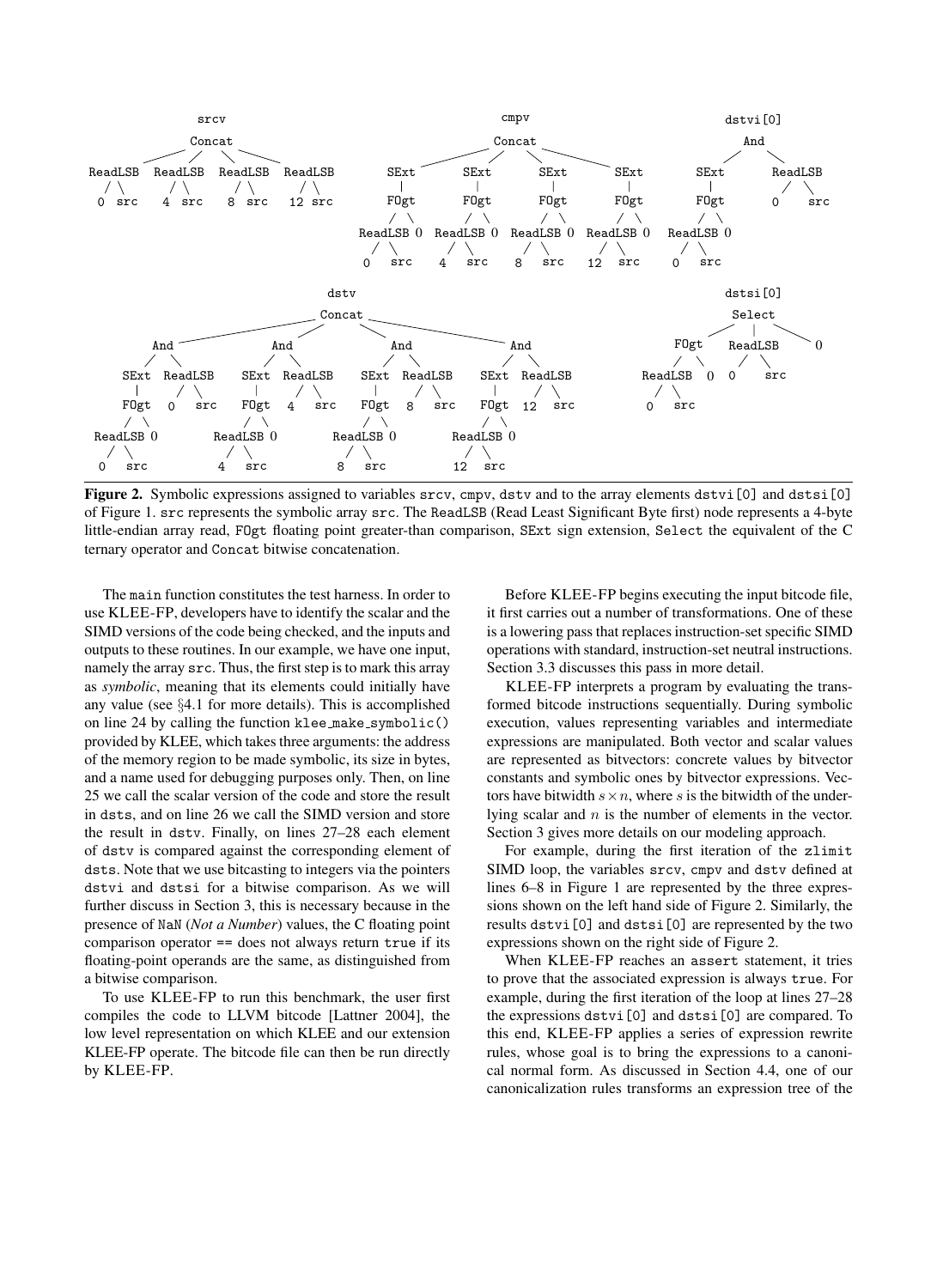form And(SExt(P), X) into Select(P, X, 0), where P is an arbitrary boolean predicate and  $X$  an arbitrary expression. For our example, this rule transforms the expression corresponding to dstvi[0] shown in Figure 2 to be identical to expression dstsi[0], shown in the same figure. Once both expressions are canonicalized, we attempt to prove their equivalence by (1) using a simple syntactical matching for the floating-point subtrees, and (2) using a constraint solver for the integer subtrees. As highlighted in the introduction, the reason we are able to prove the equivalence of floatingpoint expressions by bringing them to canonical form and then syntactically matching them is that constructing two equivalent values from the same inputs in floating point can usually only be done reliably in a limited number of ways. As a consequence, we found that in practice we only need a relatively small number of expression canonicalization rules in order to apply our technique to real code (see §4.4).

One concern not covered by this simple example, which has a single execution path, is the number of proofs that are needed: under symbolic execution, every feasible program path is explored, and we have to conduct the proof on every path. Thus, an important optimization is to reduce the number of paths explored by merging multiple ones together. This optimization is discussed in detail in Section 4.2.

# 3. Modeling Floating Point and SSE **Operations**

This section discusses our approach for modeling floating point and SSE operations in KLEE-FP. In Section 3.1 we start by presenting our floating point extension to KLEE. Then, in Section 3.2 we describe our modeling of SSE vector operations, and in Section 3.3 we present our lowering pass that translates SSE intrinsics into standard LLVM operations. Finally, in Section 3.4 we discuss the way we handle LLVM atomic intrinsics.

#### 3.1 Floating Point Operations

In order to add support for floating point, we extended KLEE's constraint language to include floating point types and operations. Floating point operation semantics are derived from those presented by LLVM, whose floating point instructions include +,  $-$ ,  $\times$ ,  $\div$ , remainder, conversion to and from signed or unsigned integer values (FPToSI, FPToUI, UIToFP, SIToFP), conversion between floating point precisions (FPExt, FPTrunc) and the relational operators  $\langle , =, \rangle, \langle \rangle$  and  $\neq$ . Of particular importance for our crosschecking algorithm  $(\S 4.3)$  is the fact that relational operators can occur in both *ordered* and *unordered* form. Ordered and unordered operators differ in the way they treat NaN values: if any operand is a NaN, ordered comparisons always evaluate to false while unordered ones to true.

A comparison of two floating point values  $x$  and  $y$  must have one of four mutually exclusive outcomes:  $x < y$ ,  $x = y, x > y$  or x UNO y (either or both of x and y

| Shorthand            | FCmp operation          | Meaning        |
|----------------------|-------------------------|----------------|
| $\texttt{F0eq}(X,Y)$ | $FComp(X, Y, \{=\})$    | $Ordered =$    |
| F01t(X,Y)            | $FCmp(X, Y, \{<\})$     | Ordered $\lt$  |
| $\texttt{F0le}(X,Y)$ | $FComp(X, Y, \{<, =\})$ | Ordered $\leq$ |
| $\text{FUno}(X, Y)$  | $FCmp(X, Y, \{UNO\})$   | Unordered test |

Table 1. Floating point predicate shorthand semantics.

are NaN). We establish a set  $O = \{ \langle , =, \rangle, \text{UNO} \}$  of these outcomes. Then, any floating point relational operator may be represented by a subset of O: for example, ordered  $\leq$ (F01e) is represented by  $\{<,=\}.$ 

In KLEE-FP, all floating point relational operators are represented using a generic FCmp expression. The first two operands to FCmp are the comparison operands, whereas the third operand is a subset of O, known as the *outcome set* (represented internally using a vector of four bits, based on the floating point predicate representation used by LLVM [Lattner 2004]). In this paper we normally refer to predicate operations using shorthand names rather than using FCmp. Table 1 gives a few examples of mappings between shorthand names and associated FCmp operations. In Section 4.4 we show how outcome sets can be used to simplify expressions involving floating-point comparisons.

In future work, we may also wish to store the rounding mode of each non-relational operation. However, we have not yet found this necessary, because none of the code we have worked with changes the rounding mode.

# 3.2 SSE Vector Operations

Intel's Streaming SIMD Extension operates on a set of eight 128-bit vector registers, called *XMM* registers. Each of these registers can be used to pack together either four 32-bit single-precision floats, two 64-bit double-precision floats, or various combinations of integer values (e.g., four 32-bit ints, or eight 16-bit shorts).

Since the same register set is used to operate on different data types, it is possible to perform an operation of a certain type on the result of an operation of a different type: e.g., one could perform a single-precision computation on the result of a double-precision, or even integer, computation. As a consequence, in order to capture the precise semantics of SSE vector operations, it is important to model SSE registers at the bit-level. Fortunately, KLEE already models its constraints with bit-level accuracy [Cadar 2008] by using the *bitvector* data type provided by its underlying constraint solver, STP [Ganesh 2007]. Thus, we model each XMM register as a 128-bit STP bitvector that can be treated as storing different data types, depending on the instruction that uses the register.

At the LLVM intermediate language level, SSE vectors are represented by 128-bit typed arrays. There are only three generic operations that operate on these arrays: insertelement, extractelement and shufflevector.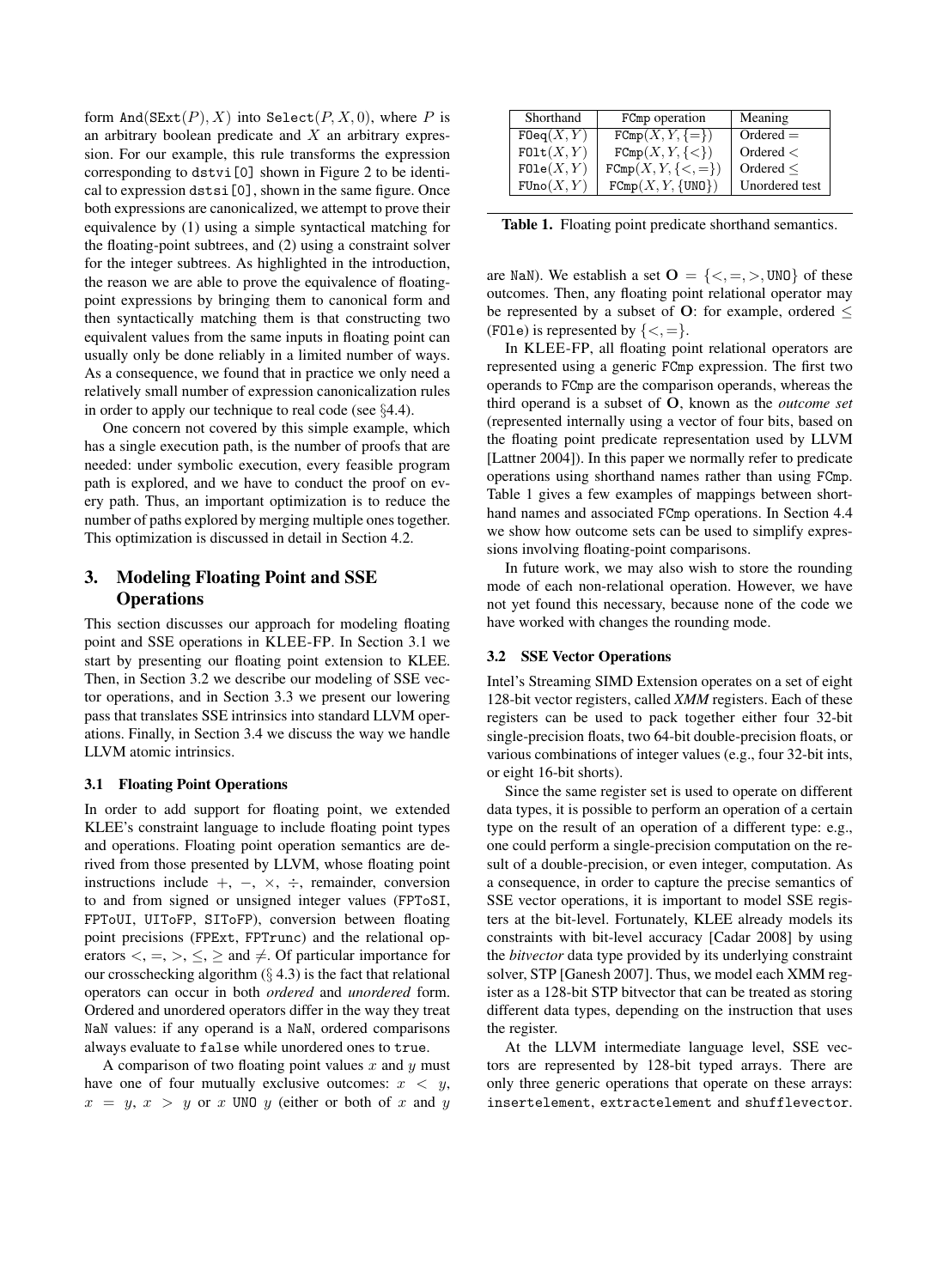| # | LLVM intrinsic | # Occurrences | Instruction | <b>Function</b>                                              |  |  |
|---|----------------|---------------|-------------|--------------------------------------------------------------|--|--|
|   | (11vm.x86.)    | in OpenCV     |             |                                                              |  |  |
|   | sse.cmp.ps     | 19            | CMPPS       | Compare Packed Single-Precision Floating-Point Values        |  |  |
|   | sse.max.ps     |               | MAXPS       | Return Maximum Packed Single-Precision Floating-Point Values |  |  |
|   | sse.min.ps     |               | MINPS       | Return Minimum Packed Single-Precision Floating-Point Values |  |  |
|   | sse2.pslli.w   |               | PSLLW       | Shift Packed Data Left Logical                               |  |  |
|   | sse2.psubus.b  | 17            | PSUBUSB     | Subtract Packed Unsigned Integers with Unsigned Saturation   |  |  |
|   | sse2.psubus.w  |               | PSUBUSW     |                                                              |  |  |

Table 2. Examples of SSE intrinsics supported by KLEE-FP. The entire list consists of 37 intrinsics.

All other SSE instructions are implemented as LLVM intrinsics, as discussed in the next section.

The extractelement operation takes as arguments a 128-bit wide array (e.g., an eight element array of 16-bit integers) and an offset into this array, and returns the element at that offset. For example,

 $\%$ res = extractelement <8 x i16> %a, i32 3

extracts the fourth element of the array a (which contains eight 16-bit shorts) and stores it in %res. Similarly,

 $\%$ res = insertelement <8 x i16 \times %a, i16 10, i32 2

returns in %res an array with all values equal to those of the array %a except for the third element which receives the value 10.

The shufflevector instruction takes two vectors of the same type and returns a permutation of elements from those two vectors. The permutation is specified using an immediate vector argument whose elements represent offsets into the vectors. For example,

```
\%res = shufflevector <4 x float > %a, <4 x float > %b,
     \langle 4 \times 132 \rangle \langle 132 \times 132 \rangle 1, i32 4, i32 5
```
returns in %res a vector with its 2 lower order elements taken from the 2 lower order elements of %a and its 2 higher order elements from the 2 lower order elements of %b.

In our implementation, we model these three operations using the bitvector extraction and concatenation primitives provided by STP. The modeling is straightforward. For example, if  $A$  is the 128-bit bitvector representing the array a, Extract<sup>16</sup> $(A, 48)$  is the bitvector expression encoding the extractelement operation above, where Extract<sup>W</sup>(BV, k) extracts a bitvector of size W starting at offset  $k$  of bitvector  $BV$ .

# 3.3 SSE Intrinsic Lowering

Not all SSE instructions are implemented in terms of vector operations; most of them are represented using LLVM intrinsics. To enable comparison with scalar code, we implemented a pass that translates them into standard LLVM instructions by making use of the extractelement and insertelement operations presented in Section 3.2.

We added support for 37 SSE intrinsics; Table 2 shows a few examples. These 37 intrinsics were sufficient to handle the OpenCV benchmarks on which we evaluated our technique  $(\S 5)$ . An example of a call to an SSE-specific intrinsic is shown below:

 $\%$ res = call <8 x i16> @llvm.x86.sse2.pslli.w (  $< 8 \times 116$  % arg, i32 1)

This instruction shifts every element of %arg left by 1 yielding %res. The lowering pass transforms this call into the following sequence of instructions:

```
% 1 = extractelement <8 x i16> % arg, i32 0
%2 =shl i16 %1, 1
%3 = insertelement <8 x i16 > undef, i16 %2, i32 0
%4 = extractelement < 8 \times 116 > % arg, i32 1
%5 =shl i16 %4, 1
%6 = insertelement <8 x i16 > %3, i16 %5, i32 1
...
%22 = extractelement <8 x i16> %arg, i32 7
%23 =shl i16 %22, 1
\%res = insertelement <8 x i16 > \%21, i16 \%23, i32 7
```
These instructions carry out the same task as the intrinsic but are expressed in terms of the standard LLVM instructions insertelement, extractelement and shl.

#### 3.4 Atomic Intrinsics

LLVM provides a number of intrinsics which are used to represent atomic operations. Since our OpenCV benchmarks use atomic operations, we needed to add support for them to KLEE-FP.

An example of such an LLVM atomic intrinsic is the following:

 $\%$ res = call i32 @llvm.atomic.load.add.i32.p0i32 ( i32∗ %ptr, i32 1)

This operation atomically loads a 32-bit integer from the given memory pointer %ptr, increments it, stores the result to %ptr and returns the value originally loaded from %ptr in %res.

Since KLEE does not support threading or signals, KLEE-FP uses a very simple work-around for atomic operations: it simply lowers them to equivalent sequences of non-atomic instructions. For example, the atomic operation shown above is translated to:

%res = load i32∗ %ptr  $%1 =$ **add i32** %res, 1 store i32 %1, i32∗ %ptr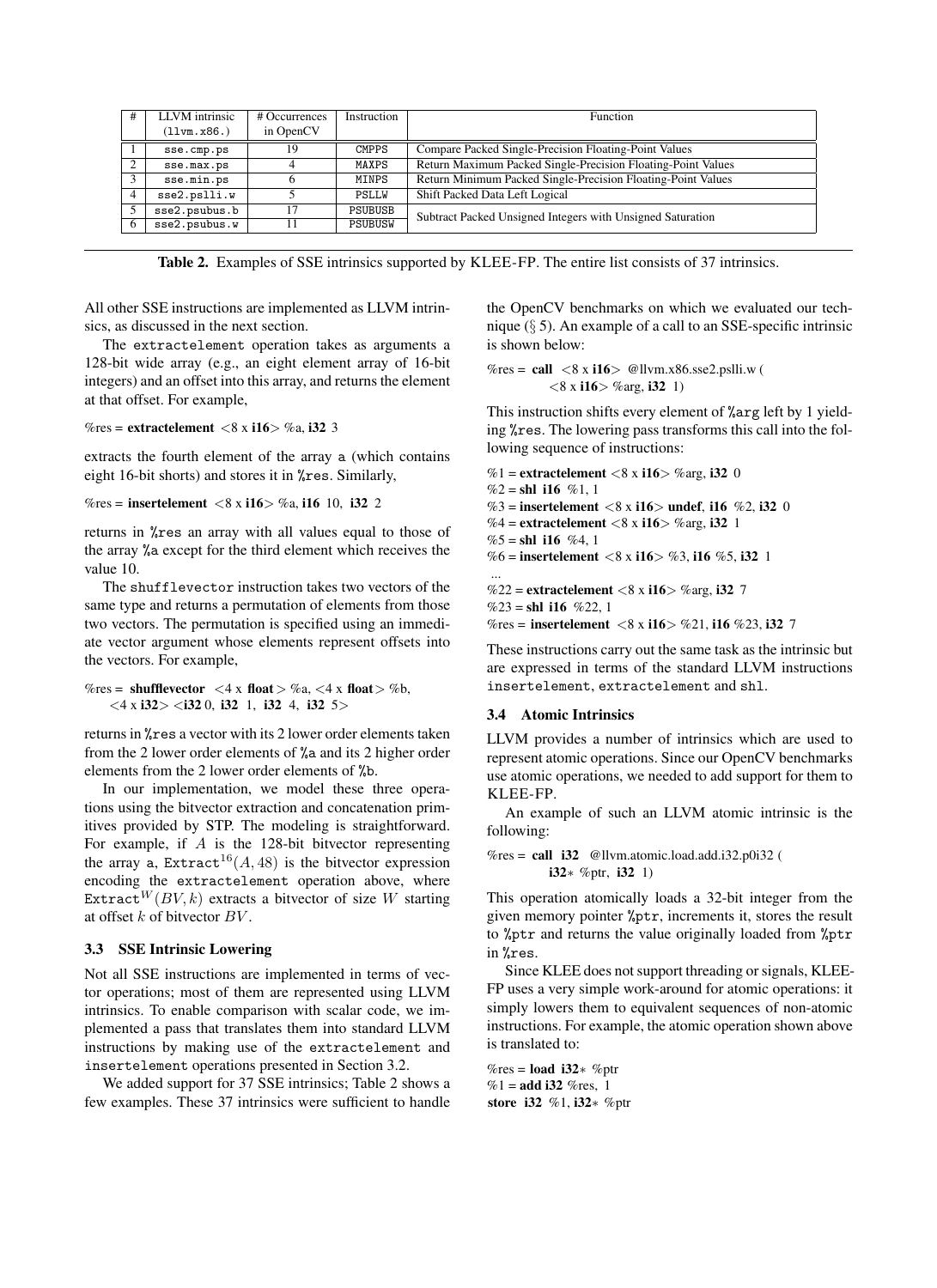Our atomic lowering pass handles all 13 atomic intrinsics supported by LLVM 2.7, and was subsequently contributed to the main LLVM branch to be used by similar tools.

# 4. Crosschecking Algorithm

Crosschecking an SIMD routine against its scalar equivalent using our technique involves four main stages. First, we write a test harness that invokes the scalar and SIMD versions of the code on the same symbolic input, and asserts that their results are equal. For example, the main() function in Figure 1 represents the test harness for our simple zlimit benchmark. Second, we use *symbolic execution* to explore all the feasible paths in the code under test (§4.1). To increase the applicability of symbolic execution, we apply an aggressive version of *phi node folding* to statically merge paths (§4.2), which reduces the number of paths we have to track by an exponential factor on some benchmarks. Then, on each explored path, we try to prove that the symbolic expressions corresponding to the scalar and SIMD variants are equivalent. To do so, we first canonicalize the expressions through a series of expression rewrite rules and analyses (§4.4), and then use expression matching and constraint solving to prove that the resulting expressions are equivalent  $(\$4.3).$ 

# 4.1 Symbolic Execution

KLEE-FP uses symbolic execution [King 1975] to explore all the feasible paths in a program up to a certain input size. Symbolic execution runs the program on a *symbolic* input, whose value is initially unconstrained. As the program runs, it tracks the constraints on each symbolic memory location. If code uses a symbolic expression in a conditional, it follows both outcomes of the branch (if both are possible), constraining the conditional expression to be true on the true path and false on the other. Each of the two paths is explored in the same way, forking execution whenever both sides of a conditional expression are possible.

There are two fundamental limitations of symbolic execution which are relevant to this work:

- 1. It does not handle symbolically-sized objects. Thus, for code that uses arbitrarily-sized data structures, we can only verify the *bounded* equivalence of SIMD and scalar versions, i.e. we can verify they are equivalent up to a certain input size.
- 2. The number of paths in a program is in general exponential in the number of branches encountered during execution, thus for some programs, symbolic execution may fail to explore all feasible paths in a practical amount of time even for small input sizes. To reduce the number of explored paths, we discuss in Section 4.2 an approach for statically merging paths via phi-node folding.

In our work, we use the symbolic execution tool KLEE, which is built on top of the LLVM compiler infrastructure.



Figure 3. Diamond control flow pattern.

We found KLEE to be a good match for implementing our technique because it handles C/C++ code, tracks constraints with bit-level accuracy, and provides an easily extensible expression language [Cadar 2008].

# 4.2 Phi Node Folding

To reduce the number of explored paths, we apply a more aggressive variant of *phi-node folding* (also known as *ifconversion*) [Chuang 2003, Lattner 2004], which attempts to statically merge program paths.

Phi-node folding usually operates on the static singleassignment (SSA) form of a program [Alpern 1988] and targets branches with a control flow structure matching the diamond pattern shown in Figure 3, commonly associated with if statements and the C ternary operator. The beginning of block D contains one or more *phi* nodes, which select the correct register values (in our example, that of  $\chi$ r) depending on what block was previously executed.

We can reduce the amount of branching in a program by merging all four basic blocks in a diamond pattern into a single block. This is accomplished by unconditionally executing blocks B and C and using the branch predicate  $p$  to select the result via select instructions.

The traditional application of phi-node folding in compilers has both *safety* and *performance* restrictions. Because blocks B and C are executed unconditionally, it is only safe to perform the transformation if neither block contains an instruction that may throw an exception or cause any other side effects. Most arithmetic instructions satisfy these constraints. However, floating point instructions do not, because they may throw an exception if either operand is a NaN. Furthermore, the transformation is only performed when folding is cheap enough, in order to minimize the amount of unnecessary work done by the CPU.

Due to forking, the cost of not applying the optimization in a symbolic execution context is usually greater than that of applying it. Furthermore, since KLEE-FP's crosschecking algorithm  $(\S4.3)$  and expression canonicalization rules  $(\S4.4)$ do not interfere with the side effects associated with floating point expressions, is it is always safe to fold floating point instructions in KLEE-FP.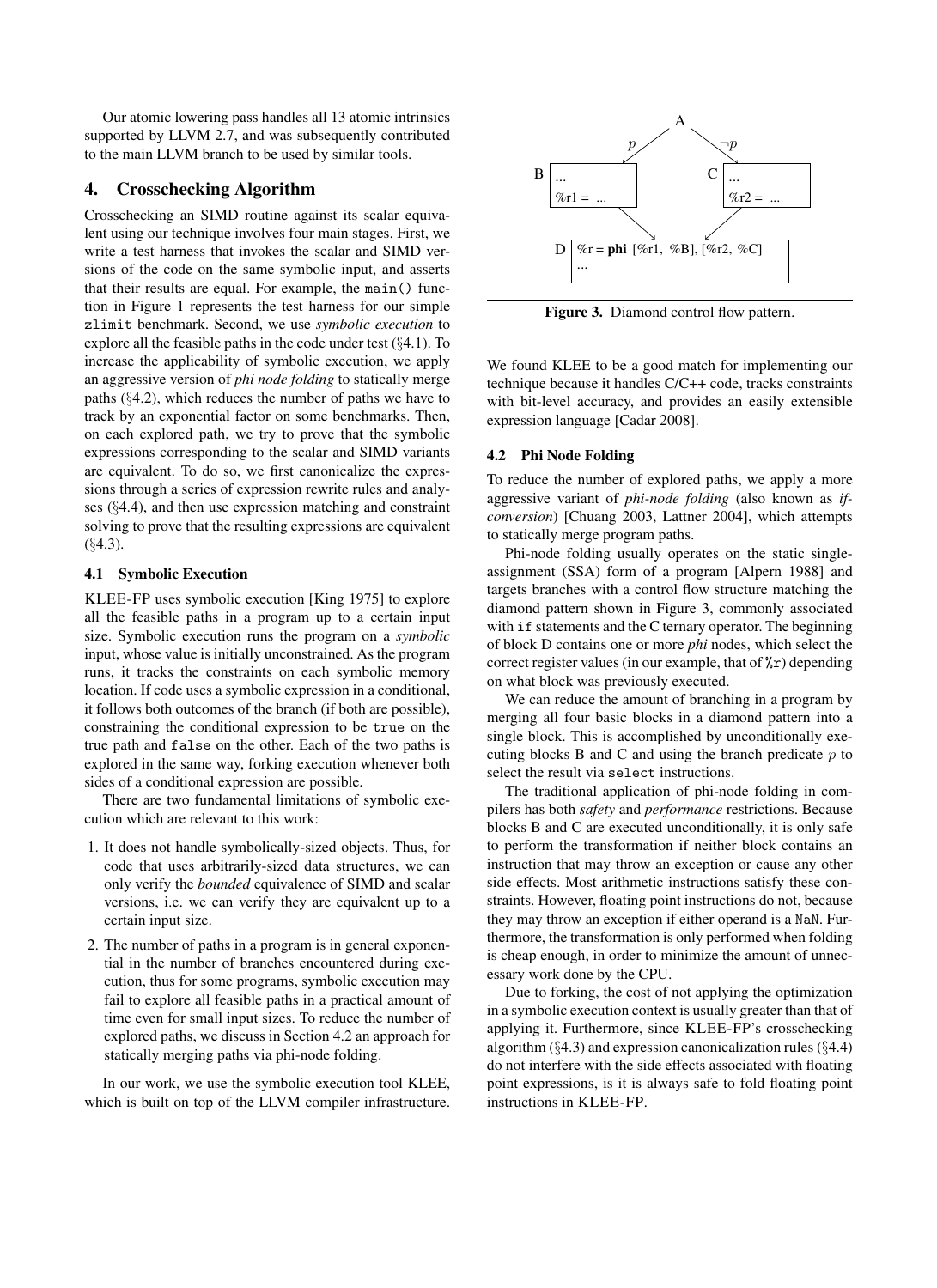Thus, we have adapted phi-node folding to aggressively merge paths when we encounter the diamond pattern shown in Figure 3. Our implementation is built on top of LLVM's SimplifyCFG pass, and always merges paths regardless of the costs of blocks B and C.

#### 4.3 Crosschecking of Floating Point Expressions

On every path explored via symbolic execution, KLEE-FP tries to prove that the symbolic floating-point expressions associated with the scalar and the SIMD implementations are equivalent.

Proving that two floating point expressions are equivalent involves two main steps. First, KLEE-FP applies a series of expression rewrite rules that aim at bringing each expression to a simple canonical form. These transformations include, among others, category analysis, identity reduction, folding of bitwise operations, and concat merging, and are discussed in detail in Section 4.4.

After these canonicalization rules are applied, KLEE-FP determines if the two normalized expressions are equivalent by using a simple expression matching algorithm. Starting at the root of each expression, KLEE-FP recursively compares pairs of subtrees from the two expressions. For integer subtrees, the STP constraint solver is used to determine the equivalence of the two subtrees. On the other hand, for floating point subtrees, the algorithm does not use the semantics of the floating point expressions themselves, which are instead treated as abstract binary functions. While this may not work very well for integers, it is a good fit for floating point — unlike integer arithmetic, constructing two equivalent values from the same inputs in floating point can usually only be done reliably by performing the same operations.

If the matching algorithm fails to prove expression equivalence, we try to substitute rewritten constraints that are implied by the original constraints (i.e., they impose fewer constraints on the input). This has the important property that no false negatives are produced, i.e., that there are no undetected errors. Any input that invalidates the original equivalence will also invalidate the less constrained rewritten one.

One important way in which we use this idea is in handling expressions of the form  $FPToSI(X)$  and  $FPToUI(X)$ (conversion from floating point to integer). Each expression of this form is substituted by an unconstrained symbolic integer variable. While a new variable is created for each unique expression of this type, identical expressions are substituted with references to the same variable. After the substitution, we can use our constraint solver STP to determine if the rewritten integer expressions are equivalent. If this is the case, then we know the original expressions are also equivalent. However, if the constraint solver cannot prove the equivalence, the mismatch could be a false positive.

#### 4.4 Symbolic Expression Canonicalization

The expression canonicalization rules presented in this section are essential to the success of our expression matching approach. Their main goal is to bring expressions to a simplified normal form, in which they are easier to compare.

Table 3 lists the main rewrite rules we implemented. The first ten are specifically targeted to floating point expressions, while the other eight are applicable to both floating point and integer ones. The remainder of this section discusses these rules in more detail.

#### 1. *Floating point relational operators*

As explained in Section 3.1, each floating point relational operator has an associated outcome set. Rules 1–3 apply simplifications to boolean And, Or and Not operators by manipulating the outcome set. For example,  $\text{Or}(\text{FOLt}(X, Y)),$  $F$ Oeq $(X, Y)$ ) simplifies to  $F$ Ole $(X, Y)$ .

Rules 4–6 implement similar simplifications, making use of the swap function defined below:

If 
$$
o \cap \{ <, \gt\} = \{ > \}, \quad \text{swap}(o) = (o \setminus \{ > \}) \cup \{ < \}
$$
\n\nIf  $o \cap \{ <, \gt\} = \{ < \}, \quad \text{swap}(o) = (o \setminus \{ < \}) \cup \{ > \}$ \n\nOtherwise\n $\quad \text{swap}(o) = o$ 

### 2. *Category analysis*

Category analysis, a simplified form of interval analysis [Moore 1959], affords us a crude means of expression optimization using a simple abstract interpretation of the semantics of certain floating point expressions. We establish a category set  $C = \{NaN, -\infty, -, 0, +, +\infty\}$  which covers all categories of floating point values (NaN values, negative infinity, negative values except negative zero/infinity, positive or negative zero, positive values except positive zero/infinity, and positive infinity). The category set  $cat(x) \subseteq \mathbf{C}$ of an expression  $x$  is defined as the set of categories the expression x may be in. We define  $cat(x)$  recursively based on the category sets of subexpressions of  $x$ . For example, if  $+ \in \text{cat}(x)$  and  $+ \in \text{cat}(y)$  then  $\{+, +\infty\} \subseteq \text{cat}(x+y)$ . Our system is capable of computing an accurate category set for most floating point expressions.

Category sets are used to simplify and normalize floating point relational operations. For example, if  $cat(x) = \{0, -\}$ and cat(y) =  $\{0, +\}$  then both  $x > y$  and x UNO y are infeasible. Therefore  $x > y$  is simplified to false,  $x \leq y$  to true and  $\neg(x \leq y)$  (unordered  $\geq$ ) is normalized to  $x = y$ .

#### 3. *Floating point equality comparison*

SSE code sometimes performs integer comparisons by first converting to floating point format. This may be due to combining floating point and integer comparisons in a single expression. An example of this is found in the OpenCV routine cvUpdateMotionHistory in the silhouette benchmark, which converts an integer vector to a floating point vector s0, compares the elements to 0 and performs a logical AND with another operation:

```
-m128 s0 = mm_c cvtepi32<sub>-ps</sub> (...);
```
 $-m128$  fz =  $mm\_setzero-ps$  ();

 $-m128$  m $0 = mm$  and ps( $mm$ xor ps( $v0$ , ts4),  $mm$  cmpneq  $-ps(s0, fz)$ ;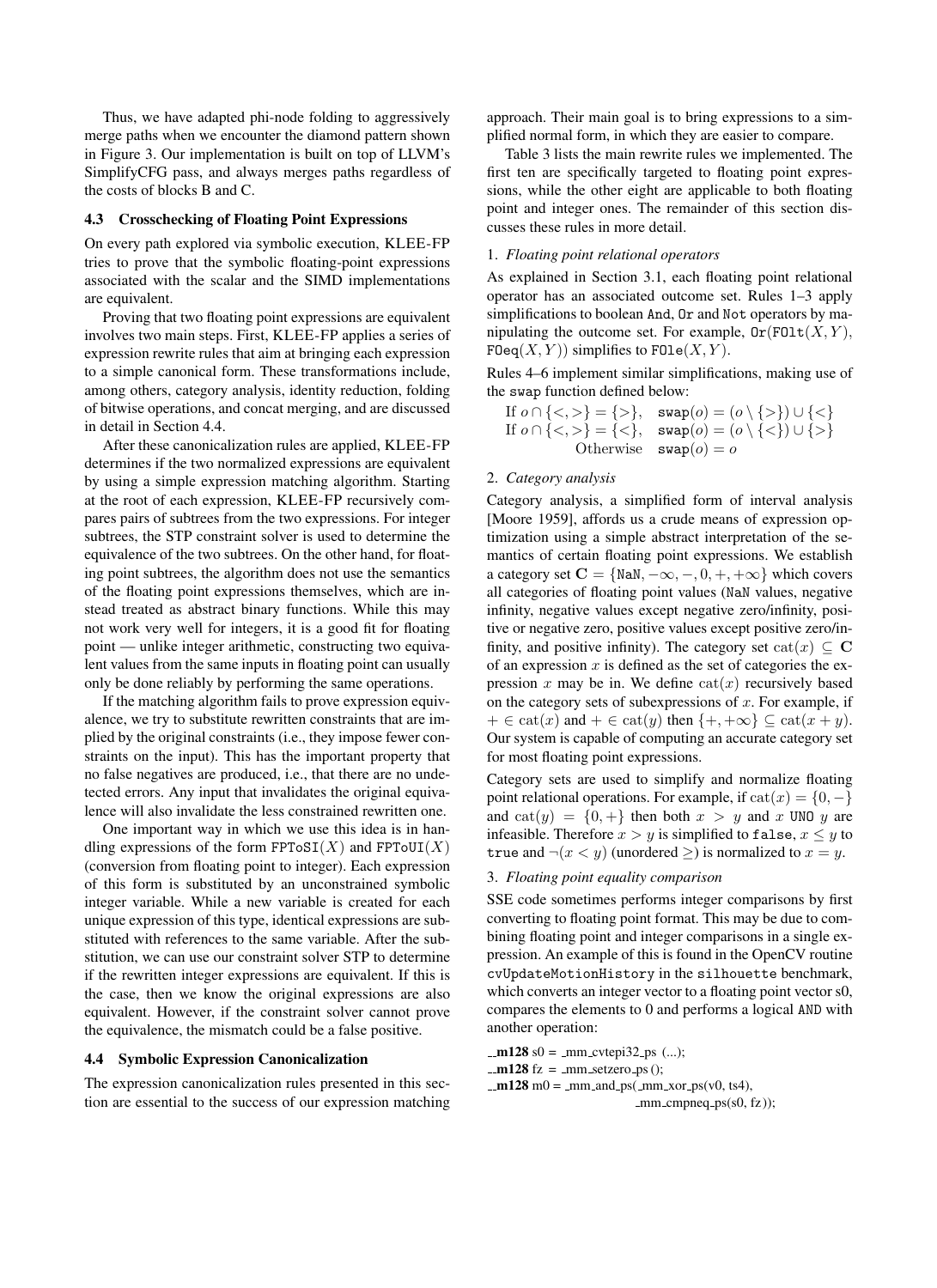| #  | Condition                                      | Expression                                                                            | Result                                               | Section |  |  |  |
|----|------------------------------------------------|---------------------------------------------------------------------------------------|------------------------------------------------------|---------|--|--|--|
|    |                                                | And $(\text{FCmp}(X, Y, O_1), \text{FCmp}(X, Y, O_2))$<br>$FComp(X, Y, O_1 \cap O_2)$ |                                                      |         |  |  |  |
| 2  |                                                | $\text{Or}(\text{FCmp}(X, Y, O_1), \text{FCmp}(X, Y, O_2))$                           | $FComp(X, Y, O_1\cup O_2)$                           |         |  |  |  |
| 3  |                                                | Eq(FCmp(X, Y, O), false)                                                              | $FComp(X, Y, O \setminus O)$                         | §4.4(1) |  |  |  |
| 4  | $O \cap \{ \lt, \gt\} = \{ \gt\}$              | $\overline{\text{FCmp}(X,Y,O)}$                                                       | FCmp(Y, X, swap(O))                                  |         |  |  |  |
| 5  |                                                | And $(\text{FCmp}(X, Y, O_1), \text{FCmp}(Y, X, O_2))$                                | $FComp(X, Y, O_1 \cap swap(O_2))$                    |         |  |  |  |
| 6  |                                                | $\text{Or}(\text{FCmp}(X, Y, O_1), \text{FCmp}(Y, X, O_2))$                           | $FComp(X, Y, O_1 \cup swap(O_2))$                    |         |  |  |  |
| 7  |                                                | Category analysis                                                                     |                                                      | §4.4(2) |  |  |  |
| 8  | C constant, see $\S4.4(3)$                     | $\mathsf{F0eq}(\mathsf{SIToFP}(X),C)$                                                 | $Eq(X, \text{FPToSI}(C))$                            | §4.4(3) |  |  |  |
| 9  | C constant, see $\S4.4(3)$                     | $\mathsf{F0eq}(\mathtt{UIToFP}(X),C)$                                                 | $Eq(X, \text{FPToUI}(C))$                            |         |  |  |  |
| 10 | $f \in \{ \texttt{FPToSI}, \texttt{FPToUI} \}$ | $f$ (FPExt $(X)$ )                                                                    | f(X)                                                 | §4.4(4) |  |  |  |
| 11 | $C_1, C_2$ constants                           | Concat $(C_1, \text{Concat}(C_2, X))$                                                 | $Concat(Concat(C_1, C_2), X)$                        | §4.4(5) |  |  |  |
| 12 | Partial constant folding with equality         |                                                                                       |                                                      |         |  |  |  |
| 13 |                                                | ZExt(X)                                                                               | Concat $(0, X)$                                      |         |  |  |  |
| 14 |                                                | And $(\text{SExt}(P^1), X)$                                                           | Select $(P^1, X, 0)$                                 | §4.4(7) |  |  |  |
| 15 | $C$ constant                                   | $\text{Shl}^W(X, C)$                                                                  | Concat(Extract <sup>W-C</sup> $(X, C), 0^C$ )        |         |  |  |  |
| 16 | $C$ constant                                   | $\text{LShr}^W(X, C)$                                                                 | Concat $(0^C,$ Extract $^{W-C}(X,0))$                |         |  |  |  |
| 17 | $f \in \{0r, And, Xor\},\$                     | $f(\text{Concat}(X_0, Y_0), \text{Concat}(X_1, Y_1))$                                 | Concat $(f(X_0, X_1), f(Y_0, Y_1))$                  |         |  |  |  |
|    | $width(X_0) = width(X_1)$                      |                                                                                       |                                                      |         |  |  |  |
| 18 | $f \in \{0r, And, Xor\}$                       | $\text{Extract}^W(f(X,Y),N)$                                                          | $f(\text{Extract}^{W}(X,N),\text{Extract}^{W}(Y,N))$ |         |  |  |  |

Table 3. Symbolic expression canonicalization rules. Where necessary, bitwidths of expressions are denoted by superscripts.

The corresponding scalar code performs a straightforward integer comparison of the values here loaded to s0.

Rewrite rules 8 and 9 support such cases by providing a normalization of floating point comparisons to integer comparisons. It is not sound to perform this normalization unless two conditions are met. First, C must be representable in  $X$ 's type. This means that  $C$  must not have a fractional component and must satisfy  $-2^{W-1} \le C < 2^{W-1}$  (for signed conversion) or  $0 \leq C < 2^W$  (for unsigned conversion) where  $W = \text{width}(X)$ . If C does not meet these requirements, the comparison will always yield false.

Second,  $X$  must not be subject to rounding if it is to match  $C$ . If  $X$  could be rounded, then the comparison would match multiple values of  $X$ . For example, using the IEEE single precision format, with a 23-bit mantissa, the values  $2^{24}$  and  $2^{24} + 2$  have adjacent representations. If X were  $2^{24} + 1$ it would be rounded to  $2^{24} + 2$  during integer to floatingpoint conversion and would match a C of that value. We must therefore require that  $|C| < 2^{M+1}$  where M is the mantissa bitwidth of C's type.

# 4. *Removing unnecessary FPExt operations*

Transformation rule 10 eliminates redundant floating-point extensions (e.g., from float to double) where the result is coerced to integer.

### 5. *Folding* Concat *sequences*

Rule 11 performs constant folding on sequences of Concat operations. For example, Concat $(11,$  Concat $(00, X)$ ) gets simplified to Concat $(1100, X)$ .

# 6. *Partial constant folding with equality*

Given an expression of the form  $Eq(C,$  Concat $(X, Y))$ where  $C$  is a constant, if either  $X$  or  $Y$  is constant then we compare the higher order bits of  $C$  to  $X$  (or the lower order bits to  $Y$ ). If the bits are not equal, we can safely replace the entire expression with false. If the bits are equal, we replace the expression with an equality comparison of either the lower order bits of  $C$  with  $Y$  (if  $X$  constant) or the higher order bits of  $C$  with  $X$  (if  $Y$  constant).

# 7. *Simple normalization rules*

Rules 13–16 implement simple expression transformations via which certain bit-level operations are rewritten using Concat, Extract and Select. For example, a shift left on W bits by a constant amount  $C$  can be rewritten as an extract of length  $W - C$  from offset C concatenated with C zero bits.

# 8. *Folding and unfolding of bitwise operations*

Rewrite rule 17 implements folding of bitwise operations through Concat to take advantage of partial constant folding. For example, if  $f =$  And and  $X_0 = 0$  then  $X_1$  can be completely eliminated since  $And(0, X_1)$  reduces to 0.

Note that this rewrite rule can also be applied if any of the operands to the bitwise operation is a constant expression, by treating the constant as a Concat of two smaller constants.

Rewrite rule 18 implements a similar transformation that unfolds the Extract of a bitwise operation to take advantage of partial constant folding. For example, if  $W = 2$ ,  $N = 0$ ,  $f = 0r$  and  $Y = 1100$ , then the rule will simplify the entire expression to bitvector 00.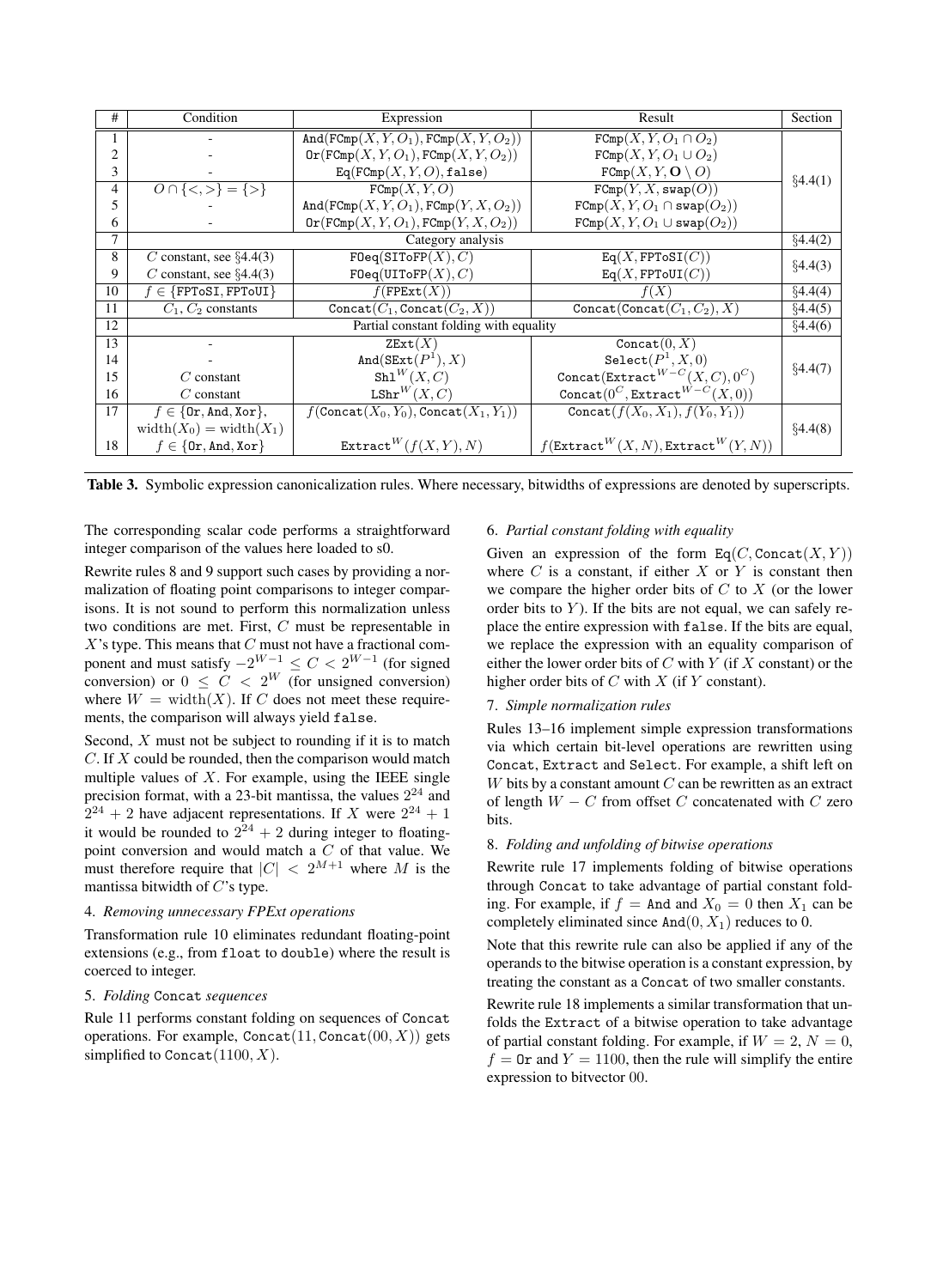| Source File (src/)  | <b>Benchmarks</b>  | # SIMD | Cov.  |
|---------------------|--------------------|--------|-------|
| cv/cvcorner.cpp     | eigenval<br>harris | 44     | 100%  |
| cv/cvfilter.cpp     | filter             | 1332   | $0\%$ |
| cv/cvimgwarp.cpp    | remap<br>resize    | 1070   | 74.6% |
|                     | warpaff            |        |       |
| cv/cvmoments.cpp    | moments            | 35     | 100%  |
| $cv/c$ vmorph.cpp   | morph              | 1220   | 43.6% |
| cv/cvmotempl.cpp    | silhouette         | 43     | 100%  |
| cv/cvpyramids.cpp   | pyramid            | 125    | 44.0% |
| cv/cvstereobm.cpp   | stereobm           | 270    | 53.3% |
| cv/cvthresh.cpp     | thresh             | 238    | 100%  |
|                     | transcf.43         |        |       |
| cxcore/cxmatmul.cpp | transsf.43<br>352  |        | 100%  |
|                     | transff.43         |        |       |
|                     | transff.44         |        |       |

Table 4. OpenCV code we tested with KLEE-FP. Coverage data refers to coverage of SIMD instructions, where an SIMD instruction is any instruction of vector type, any extractelement instruction, stores of vector operand type, casts from vector type and SSE intrinsics (name begins llvm.x86.mmx, llvm.x86.sse or llvm.x86.ssse).

# 5. Evaluation

We evaluated our technique on a set of benchmarks that compare scalar and SIMD variants of code developed independently by third parties. The codebase that we selected was OpenCV 2.1.0, a popular C++ open source computer vision library, initially developed by Intel, and now an open-source project available under a BSD license [Bradski 2008, Intel].

Although we had to make some changes to OpenCV for compatibility with KLEE-FP, these were minimal—they either replaced inline assembly code, which KLEE does not support, or disabled some functionality unrelated to the SSE code under test, but which KLEE had trouble executing.

Our benchmarks test a substantial amount of SSE code in OpenCV. Due to time constraints, out of the twenty OpenCV source code files containing SSE code, we arbitrarily selected ten files for testing with KLEE-FP. To build benchmarks, we had to acquire a (brief) understanding of how to invoke each OpenCV algorithm in order to build a test harness similar to that in Figure 1. Section 5.3 provides more details regarding the manual effort involved in constructing a test harness.

Table 4 presents the ten files we tested, together with a list of benchmarks for that code and coverage data. Each of our benchmarks tests one of the algorithms provided by OpenCV. For example, harris tests the Harris corner detection algorithm, which finds a *corner* in a given image, intuitively a window that produces large variations when moved in any direction [Bradski 2008]. Each benchmark takes a number of parameters, including the size and format of the input and output images (represented by matrices) and the specific algorithm to test (for example, the morph benchmark can test an erode algorithm, which returns in each cell of the output matrix the minimum value of the corresponding cell in the input matrix and its neighbors, and a dilate algorithm which instead takes the maximum).

Since we are unable to use symbolically sized images (see §4.1), our methodology was instead to test each benchmark on all possible image sizes up to  $16 \times 16$  pixels. More precisely, we start with the minimum size for which an SSE variant of the algorithm under test exists (usually  $4 \times 1$ ) pixels), and test all possible sizes until we reach images of  $16 \times 16$  pixels or are unable to test any further due to the high complexity of the generated queries.

The SIMD instruction count for each source file gives a rough approximation of the overall complexity of the SSE code tested by our benchmarks. While it does not necessarily follow that the equivalent scalar code or the surrounding control flow is of similar complexity, we found the SIMD instruction count to be a good metric for the complexity of the computational routines of interest to us.

Some coverage numbers do not reach 100%. We found that this was generally caused by the presence of unrolled SSE code that was unreachable due to query complexity. The filter benchmark has 0% coverage because we weren't able to run it at all. We discuss the reasons in §5.3.

We constructed a total of 58 benchmarks to cover the functions in these ten files. KLEE-FP was able to successfully verify 41 benchmarks up to a certain image size  $(\S 5.1)$ and find mismatches in 10 benchmarks (§5.2). In addition, three benchmarks triggered false positives  $(\S 5.3(2))$  and four benchmarks couldn't be run at all by KLEE-FP (§5.3(3)).

#### 5.1 Benchmarks verified up to a certain image size

Table 5 presents the list of benchmarks and associated parameters that we were able to verify using KLEE-FP up to a certain image size. The Format column shows the format of the input and output images in terms of the data type (f  $=$  floating point,  $s =$  signed integer,  $u =$  unsigned integer) and the bitwidth of the format. The Max Size column shows the maximum image size we tested using our methodology. Sizes of the form  $X \to Y$  indicate that the benchmark's input and output images are of different sizes:  $X$  is the maximum input image size, and  $Y$  the maximum output image size that we tested. The K column is used by the morph benchmark, which contains two variants of its algorithm: one for rectangular kernels (represented by R) and one for non-rectangular kernels (represented by NR).

The transff, transsf and transcf benchmarks use fixed size matrices. The .43 variants take a 3-channel source array of size  $4 \times 4$  and a 1-channel transformation matrix of size  $3 \times 4$  and produce a 3-channel array of size  $4 \times 4$ , while the .44 variants take a 4-channel source array of size  $4 \times 4$  and a 1-channel transformation matrix of size  $4 \times 4$ and produce a 4-channel array of size  $4 \times 4$ .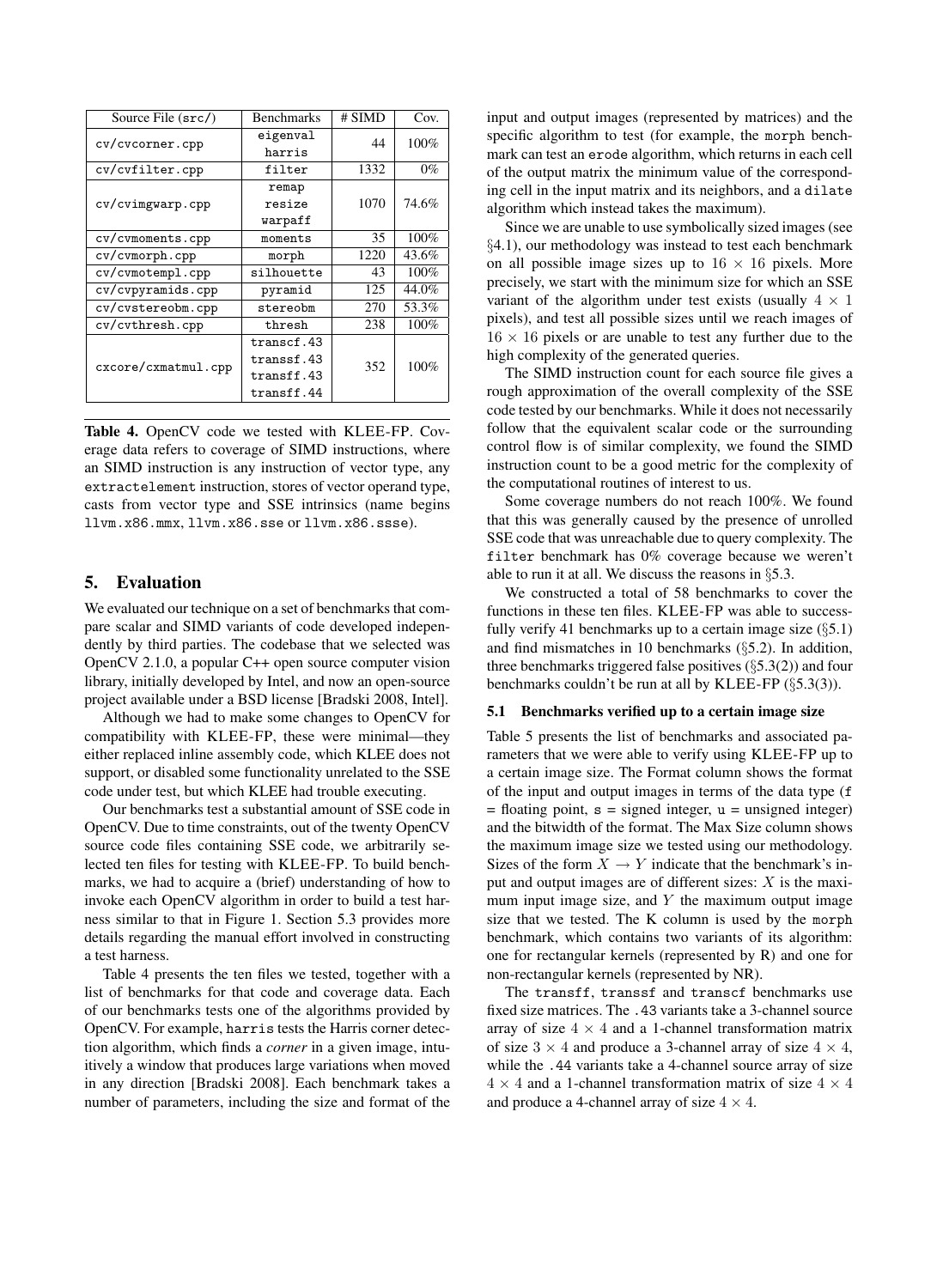| #               | Bench      | Algo          | K   | Format         | Max Size                            |
|-----------------|------------|---------------|-----|----------------|-------------------------------------|
| 1               |            |               | R   | u8             | $5 \times 5$                        |
| $\overline{2}$  |            | dilate        |     | s16            | $16 \times 16$                      |
| $\overline{3}$  |            |               |     | u16            | $16 \times 16$                      |
| $\overline{4}$  |            |               |     | u8             | $8 \times 3$                        |
| $\overline{5}$  | morph      |               | NR  | s16            | $16 \times 16$                      |
| $\overline{6}$  |            |               |     | u16            | $16 \times 16$                      |
| $\overline{7}$  |            |               |     | f32            | $\overline{15\times15}$             |
| $\overline{8}$  |            |               | R   | u8             | $4 \times 4$                        |
| $\overline{9}$  |            |               |     | \$16           | $16 \times 16$                      |
| 10              |            | erode         |     | u16            | $16 \times 16$                      |
| 11              |            |               | NR. | s16            | $16 \times 16$                      |
| $\overline{12}$ |            |               |     | u16            | $16 \times 16$                      |
| $\overline{13}$ | pyramid    |               |     | u8             | $8 \times 2 \rightarrow 4 \times 1$ |
| $\overline{14}$ |            |               |     | u8             | $16 \times 16$                      |
| 15              |            | nearest       |     | \$16           | $16 \times 16$                      |
| 16              |            | neighbor      |     | u16            | $16 \times 16$                      |
| $\overline{17}$ | remap      |               |     | f32            | $16 \times 16$                      |
| 18              |            |               |     | u8             | $16 \times 16$                      |
| 19              |            | linear        |     | s16            | $16 \times 16$                      |
| $\overline{20}$ |            |               |     | u16            | $16 \times 16$                      |
| 21              |            |               |     | f32            | $16 \times 16$                      |
| $\overline{22}$ |            |               |     |                | $16 \times 16$                      |
| 23              |            | cubic         | s16 | $16 \times 16$ |                                     |
| $\overline{24}$ |            |               |     | u16            | $16 \times 16$                      |
| $\overline{25}$ |            |               |     | f32            | $16 \times 16$                      |
| 26              | linear     |               |     | \$16           | $8 \times 8 \rightarrow 8 \times 8$ |
| 27              | resize     |               |     | f32            | $8 \times 8 \rightarrow 8 \times 8$ |
| $\overline{28}$ |            | cubic         |     | s16            | $8 \times 8 \rightarrow 8 \times 8$ |
| 29              |            |               |     | f32            | $8 \times 8 \rightarrow 8 \times 8$ |
| 30              | silhouette |               |     | u8 f32         | $16 \times 16$                      |
| $\overline{31}$ |            | <b>BINARY</b> |     | u8             | $16 \times 16$                      |
| $\overline{32}$ |            |               |     | f32            | $16 \times 16$                      |
| 33              |            | BINARY_INV    |     | u8             | $16 \times 16$                      |
| $\overline{34}$ | thresh     |               |     | f32            | $16 \times 16$                      |
| 35              |            | TRUNC         |     | u8<br>u8       | $16 \times 16$                      |
| $\overline{36}$ |            | <b>TOZERO</b> |     |                | $16 \times 16$                      |
| 37              |            |               |     | f32            | $16 \times 16$                      |
| 38              |            | TOZERO_INV    |     | u8             | $16 \times 16$                      |
| 39              |            |               |     | f32            | $16 \times 16$                      |
| 40              | transff.43 |               |     | f32            | See $\S$ 5.1                        |
| 41              | transff.44 |               |     | f32            | See $\S$ 5.1                        |

Table 5. OpenCV benchmarks verified up to a certain size.

The remap benchmark tests the cvRemap routine, which performs symbolic conditional branching over the data contained in two of its three input matrices. Because the phi node folding pass is unable to simplify this branching structure, exponential forking results. Our compromise for this benchmark is to supply two concrete matrices and one symbolic matrix to cvRemap.

As mentioned before, we ran each benchmark on matrices of up to  $16 \times 16$  pixels or until we were unable to test any further due to the high complexity of the generated queries. While these are relatively small matrices, our results should be viewed in combination with the SIMD coverage data which shows that the image sizes we tested cover most SIMD code.

We evaluated our phi node folding technique  $(\S 4.2)$  by running our benchmarks both with and without this optimization enabled, and measuring the amount of branching. We found that phi-node folding was essential for two of our benchmarks, silhouette and morph (which itself encompasses a large number of algorithm/format combinations). In both cases, we were able to merge all program branches into a single large select expression. This in turn decreased the number of paths explored by KLEE-FP by an exponential factor of the number of elements in the input image. E.g., for the largest image we tested in the morph benchmarks, sized  $16 \times 16$ , the number of paths decreased from approximately  $2^{256}$  paths (according to our theoretical calculations) to 1.

We measured the execution time taken by KLEE-FP for all of our experiments. However, because we ran our benchmarks on a heterogeneous cluster of machines, these times are mainly intended to give a rough idea of the computational cost involved in using our tool. The runtime of individual experiments (i.e., one benchmark run with a single matrix size) varied between less than one second to more than 40 hours. The total cumulative execution time per benchmark (i.e., for all matrix sizes) ranged from only a few seconds (for the transff benchmarks, which only work with a fixed matrix size) up to 27 days for morph (dilate, R, u16). Approximately 21.1% of benchmarks had cumulative execution times of under ten minutes, 34.2% between ten minutes and one hour, 18.4% between one and twelve hours, and 26.3% over twelve hours.

#### 5.2 Invalidated Benchmarks

Table 6 presents the list of benchmarks in which we found mismatches between the scalar and SSE implementations. Each mismatch was detected by KLEE-FP in less than 30 seconds.

We discuss each of the mismatches found below:

#### 1. eigenval and harris:

Both the eigenval and harris benchmarks compute certain values in double precision in the scalar implementation, which are computed in single precision in the SSE implementation. To determine whether this was the only difference between the implementations, we modified the scalar implementation to use single precision by replacing double with float and casting to single precision where appropriate (in C, a binary operation taking two floating point values promotes the lower precision operand to the type of the higher precision operand [Int 1999]).

This modification caused eigenval to pass our tests, but there was a further issue with harris regarding associativity. The scalar implementation of eigenval computes the expression  $((f\text{load})k)*(a + c)*(a + c)$ , which the SSE code computes as  $mm\_mul_ps(mm\_mul_ps(t, t),$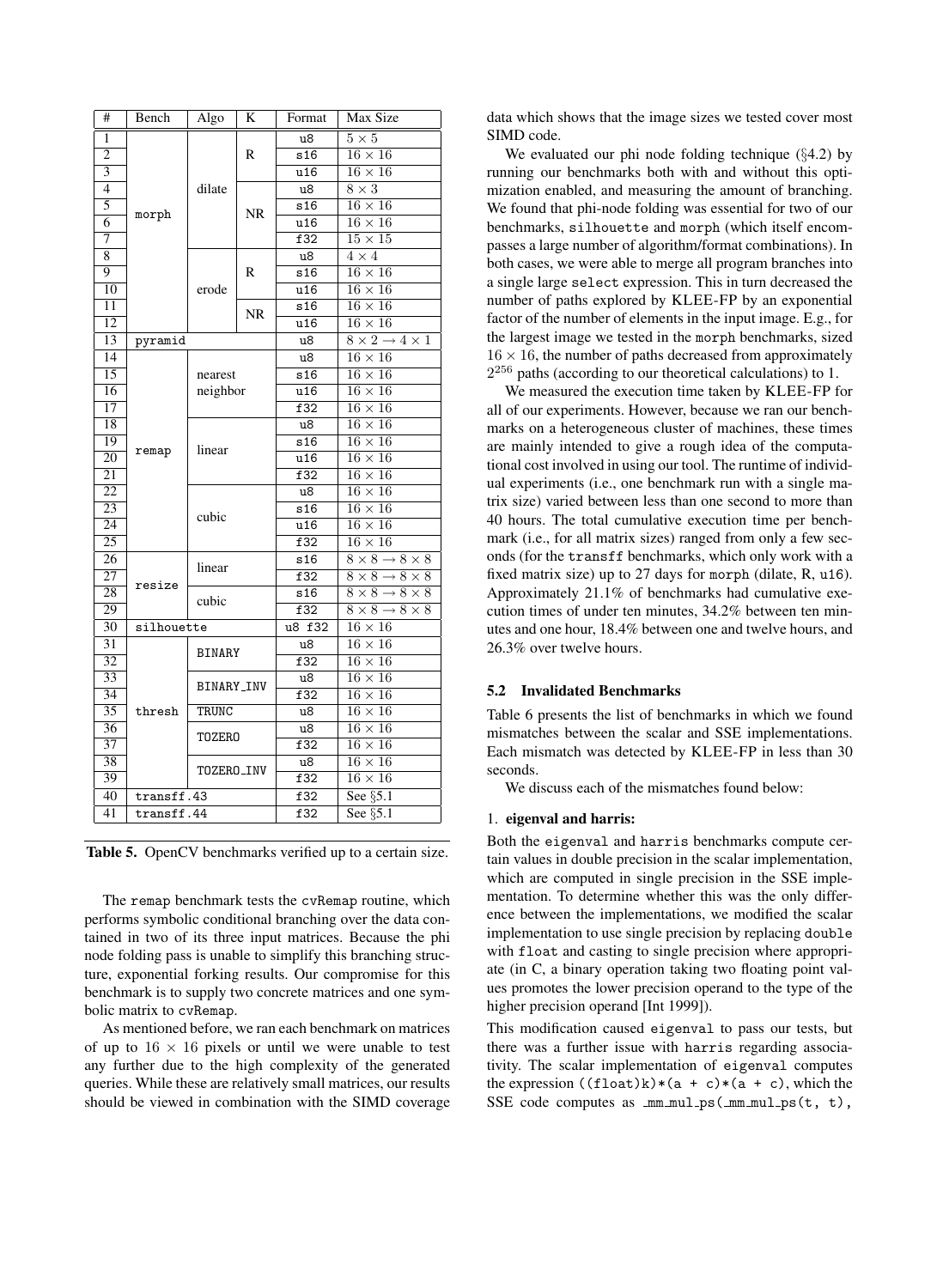| #               | Benchmark       | Algorithm | K | Format    | <b>Size</b>                          | Description                   |
|-----------------|-----------------|-----------|---|-----------|--------------------------------------|-------------------------------|
|                 | eigenval        |           |   | f32       | $4 \times 4$                         | Precision                     |
| 2               | harris          |           |   | f32       | $4 \times 4$                         | Precision, associativity      |
| 3               | morph           | dilate    | R | f32       | $4 \times 1$                         |                               |
| $\overline{4}$  |                 |           |   | <b>NR</b> | f32                                  | $4 \times 1$                  |
| 5               |                 | erode     | R | f32       | $4 \times 1$                         |                               |
| 6               | TRUNC<br>thresh |           |   | f32       | $4 \times 4$                         |                               |
| $7\phantom{.0}$ | pyramid         |           |   | f32       | $16 \times 2 \rightarrow 8 \times 1$ | Associativity, distributivity |
| 8               | resize          | linear    |   |           | $4 \times 4 \rightarrow 8 \times 8$  | Precision                     |
| 9               | transsf.43      |           |   | s16 f32   | See $\S5.1$                          | Rounding issue                |
| 10              | transcf.43      |           |   | u8 f32    | See $\S5.1$                          | Integer/FP differences        |

Table 6. OpenCV benchmarks in which we found mismatches between the scalar and the SSE versions.

k4), where the variable t initially holds the four  $a+c$  values, and k4 holds four copies of k.

The IEEE floating point operations  $+$  and  $\times$  are not associative, so these two expressions are not equivalent. The associativity issue may not be immediately obvious, but because  $*$  in C is left associative [Int 1999], the scalar multiplication is implicitly bracketed as  $(((\text{float})k)*(a + c)*(a)$ + c), which is clearly not equivalent to the SSE version. The discrepancy is also revealed by KLEE-FP, which is capable of printing the symbolic expressions involved. In this case, KLEE-FP outputs the following expressions, where  $N_0$  and  $N_{65}$  are complex subexpressions shared between the two expressions:

**SIMD**: 
$$
N_0 - ((N_{65} \times N_{65}) \times 0.04)
$$
  
**Scalar**:  $N_0 - ((0.04 \times N_{65}) \times N_{65})$ 

As it can be seen, the KLEE-FP encoding of the operation, which provides explicit bracketing, makes associativity errors such as this much easier to spot.

#### 2. morph (f32) and thresh (TRUNC, f32)

Both benchmarks involve floating point min and/or max operations. The SSE and scalar variants of the implementations apply min and max to the same operands but in a different order. We cannot consider the two expressions to be equivalent because the implementations of min and max used by the benchmarks are neither associative nor commutative.

The canonical way of expressing a floating point min or max operation, which is employed by the SSE instructions MINPS and MAXPS, is:

$$
\min(X, Y) = \texttt{Select}(\texttt{FOLt}(X, Y), X, Y) \\ \max(X, Y) = \texttt{Select}(\texttt{FOLt}(Y, X), X, Y)
$$

The STL functions std::min and std::max used by the scalar variants of the benchmarks are not required by the C++ 2003 standard [Int 2003] to be implemented in any specific way (the result is undefined if any of the operands is NaN), and the GNU STL implements them with the operand order reversed:

$$
\begin{array}{l} \mathtt{stl.min}(X,Y) = \min(Y,X) \\ \mathtt{stl.max}(X,Y) = \max(Y,X) \end{array}
$$

To see why the operations are not commutative, consider the evaluation of  $min(X, Y)$  where one of the operands is NaN and the other is not NaN. In this case, the condition would always evaluate to  $false$  and  $Y$  is always returned regardless of which operand is NaN. A similar result can be drawn for max.

To see why the operations are not associative, consider  $min(min(X, \text{NaN}), Y)$  and  $min(X, \text{min}(\text{NaN}, Y))$ . As we have seen  $min(X,$  NaN) evaluates to NaN and  $min(NaN, Y)$ to Y so the expressions reduce to Y and  $min(X, Y)$  respectively.

#### 3. pyramid (f32)

The SIMD variant of this code produces radically different symbolic expressions than the scalar variant. To give an example, we show below an expression extracted from the scalar variant of the algorithm:

$$
((N_0 + N_0) + (N_0 + N_0)) + ((N_3 + N_0) \times 4.0)
$$

The corresponding SSE expression at the same position is:

$$
(((N_0 \times 6.0) + (N_3 \times 4.0)) + N_0) + N_0
$$

 $N_0$  and  $N_3$  are complex subexpressions shared between the two expressions. To rearrange the first form into the second would require not only associativity but distributivity properties. Because the IEEE floating point  $+$  and  $\times$  are neither associative nor distributive, the equality does not hold.

#### 4. resize (linear, u8)

The scalar variant of this code produces expressions of the form (simplified to remove irrelevant saturation checks):

$$
(((1536 \times N_0) + (512 \times N_0)) + 2097152) >> 22
$$

whereas the SIMD variant produces expressions of the form:

$$
(2 + (((1536 \times (N_0 >> 4)) >> 16) + ((512 \times (N_0 >> 4)) >> 16))) >> 2
$$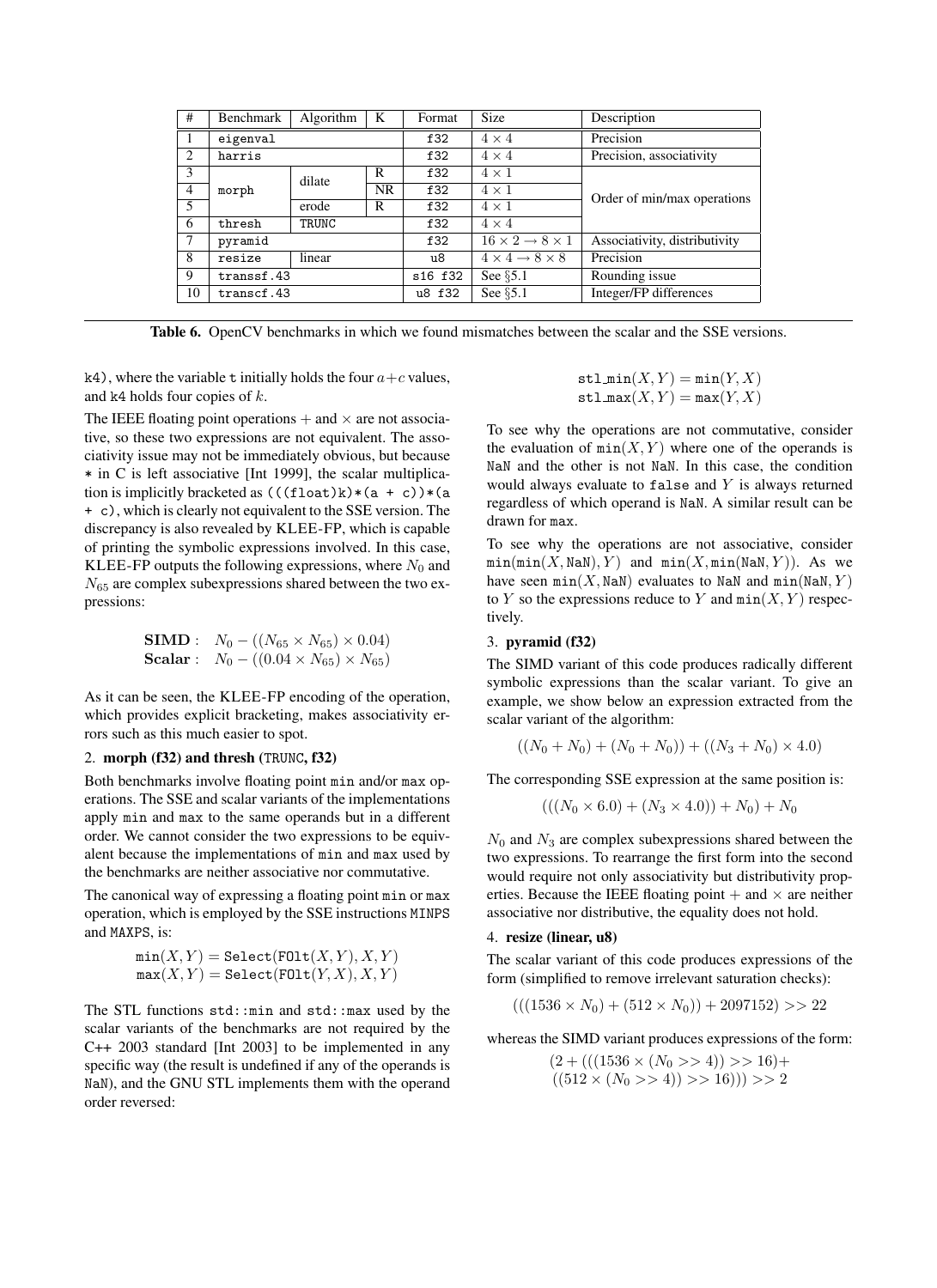All intermediate values are 32 bits. The SIMD variant loses 11 bits of precision through right shifts before the addition operation, while the scalar variant retains all precision until the final right shift. This leads to differences where the lower 11 bits of  $N_0$  affect the upper 10 bits of the addition result.

#### 5. transsf.43

The scalar variant of this code performs a rounds-to-nearest floating-point to unsigned 16-bit integer conversion. Because of the CPU's lack of support for floating-point to unsigned integer conversion, the conversion is performed by converting to a signed 32-bit integer and downcasting. On the other hand, the SIMD variant performs the conversion by first subtracting 32768 from the floating point number, performing a conversion directly to a 16-bit signed integer and adding 32768 to the result. While this may appear correct, it will produce different results in certain edge cases.

For example, consider the value  $0.5 + \epsilon$ , where  $\epsilon$  is a value sufficient to shift 0.5 to the next highest floating point representation. If this value is converted directly to an integer, as in the scalar version of the code, the value is rounded up to the nearest integer value, this being 1. On the other hand if we subtract 32768 from the floating point value, as in the SIMD variant of this code,  $\epsilon$  will be lost during rounding and the result is −32767.5. When this value is converted to an integer, it is rounded *down* to −32768 (under this rounding mode, ties are rounded to the nearest even value), and the result is 0 after adding 32768 back.

#### 6. transcf.43

The scalar variant of this code performs floating point calculations whereas the SIMD variant operates over 32-bit fixed point values with 10 bits of precision below the radix point. When the SIMD variant converts the floating point input values into this format, precision can be lost if the floating point exponent is less than 13. This leads to different results where the lower order bits of the floating point input values affect the final result.

We reported the mismatches we found to the OpenCV developers. At the time of this writing, we have received an answer for five out of the ten mismatches listed in Table 6. The developers confirmed the precision and associativity mismatches in the eigenval and harris benchmarks as real issues and informed us of their intention to fix them. In response to the mismatches in morph caused by the different order of min/max operations, we received the following answer:

*"I wonder, if your tool can be told to ignore the NaN's in the certain function? Because we never assumed that NaN's are possible in the morphological functions' input data and do not see any reason for such assumption."* (Vadim Pisarevsky, personal communication)

As a result, we added an option to KLEE-FP which would ignore the order of min/max operations. The feature was implemented by simply adding another expression transformation rule to KLEE-FP. With this rule enabled, KLEE-FP was now able to prove the equivalence of the respective benchmarks on images up to  $15 \times 15$ . The tool reported another mismatch on an image of  $16 \times 16$ , which we are currently investigating.

#### 5.3 Applicability and Limitations

Our experimental evaluation has helped us better understand the applicability of our tool, and its main limitations. We have identified three main aspects that developers should be aware of when using KLEE-FP:

1. Manual effort: To use our tool, developers have to write a test harness, similar to the one implemented by the main() function in Figure 1. This requires the ability to construct the input data structures required to invoke the function under testing, and to identify the output structures that should be compared for equivalence. In the case of code operating on complex, application-specific data structures, this can be a difficult task, especially for people not familiar with the codebase under testing. This is a problem shared with testing in general, and unit testing in particular, and represents the main reason for which we did not have time to test all the SIMD code in OpenCV. However, KLEE-FP is designed as a developer tool, and the software developers familiar with the API of the code under testing would be in a better position to rapidly develop this kind of test harnesses.

2. False positives: Because KLEE-FP's verification process is based on expression matching augmented by canonicalization rules, it is prone to false positives, i.e., it can say that two expressions are not equivalent when in fact they are. (However, remember that KLEE-FP has no false negatives, i.e., when it says that two expressions are equivalent, this is guaranteed to be true).

We discovered three false positives in the OpenCV experiments. Two benchmarks—namely resize (linear, u16) and resize (cubic, u16)—used query expressions of the form FPToSI(X) or FPToUI(X), which were converted to unconstrained variables (see §4.3). While the variable was unconstrained, the underlying floating point expression  $X$  was limited in its range, and STP produced counterexamples for the unconstrained variables outside of their feasible range.

The SSE variant of resize (cubic, u8) performed floating point calculations whereas the scalar variant performed integer calculations. Analysis of such expressions would require reasoning about floating point semantics, which KLEE-FP is not capable of.

3. Symbolic execution and constraint solving limitations: There were also four benchmarks that we were unable to run at all using KLEE-FP. The filter benchmark invoked malloc with a symbolic argument. While KLEE is normally able to recover from a symbolic memory allocation using STP to determine the maximum value of the argument, in this case the argument was built from a floating point ex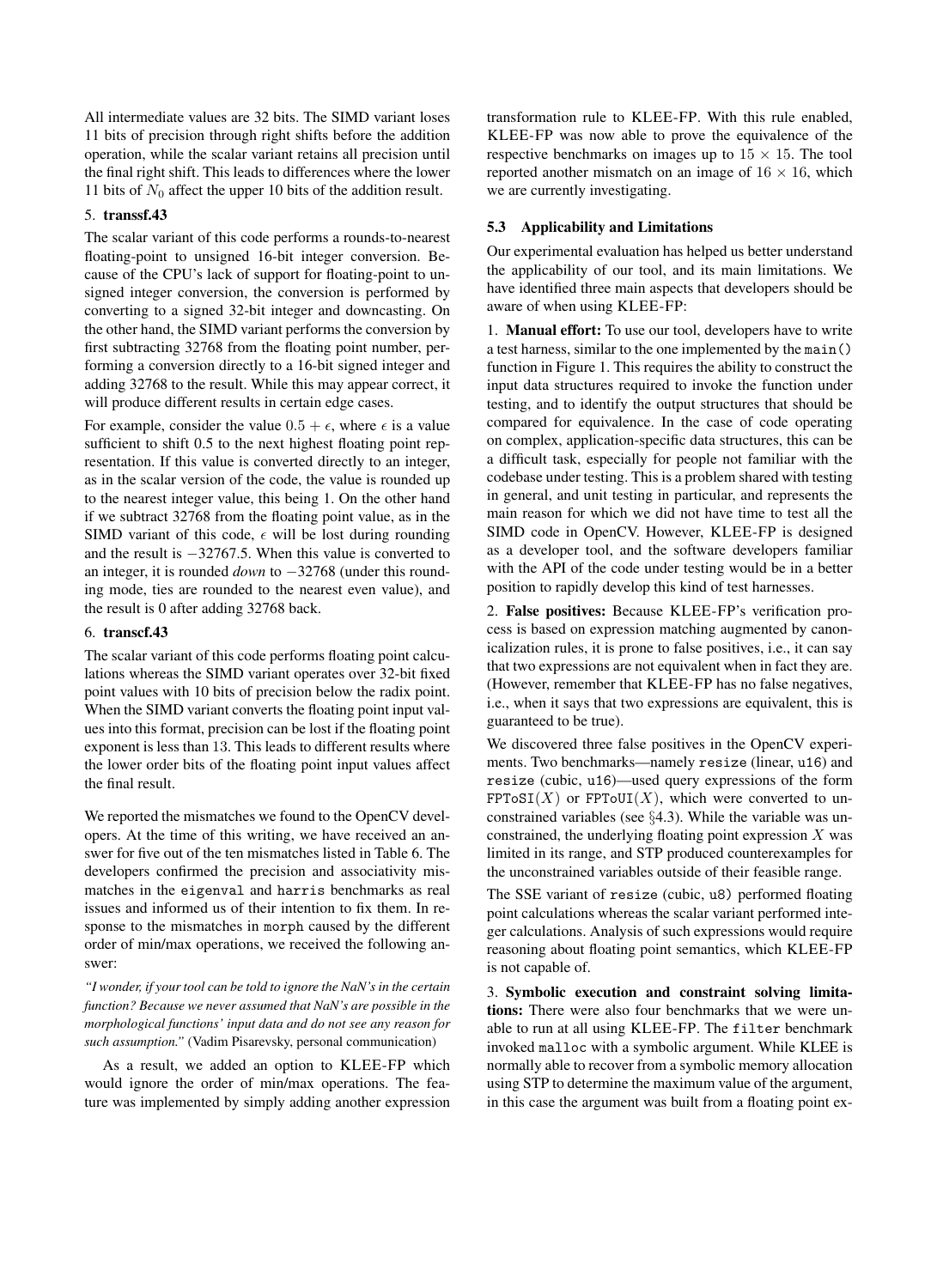pression and KLEE-FP was unable to find a maximum, resulting in an error. The other three benchmarks (stereobm, moments and warpaff) presented queries to STP that were too complex to handle, meaning that they caused STP to run for an unbounded amount of time or consume all available memory.

# 5.4 KLEE-FP as a Development Tool

Manually translating scalar code into an equivalent SSE version is a difficult process. Due to the restrictions of floating point arithmetic, constructing two equivalent floating point expressions usually requires the same sequence of operations, and as a result, we found that in writing the SSE vectorizations, OpenCV developers try to closely imitate the operations performed by the scalar code. Unfortunately, the process is error-prone, and developers often make invalid assumptions about the properties of floating point arithmetic, such as those related to associativity, distributivity, precision, and rounding. We believe that KLEE-FP could be effectively applied as a development-time tool that would assist programmers with the vectorization process, or with any other optimization task that requires the equivalence of two different code fragments.

We believe the initial feedback we received from the OpenCV developers is consistent with our envisioned use of KLEE-FP as a development tool. Developers would incrementally apply our technique on increasingly bigger inputs until no more mismatches are found and/or they gain enough confidence in their translation. Once a mismatch is found, they would either fix the code and look for more problems, or they would improve the precision of the tool by adding additional expression rewrite rules. To improve the usability of KLEE-FP for the latter scenario, the tool would benefit from the ability to specify additional rules in a higher-level language like the one we use to describe the rules in Table 3.

# 6. Related Work

SIMD-vectorized code makes intensive use of floating point arithmetic. Previous work on formally verifying floating point programs has used theorem proving [Boldo 2007, Harrison 2007], constraint solving based on approximation with rationals or reals [Holzbaur 1995] and symbolic execution using projection functions over floating point intervals [Botella 2006, Michel 2002]. While promising, these techniques have only been shown to work on very small handcrafted programs. An alternative to formal verification is testing. For example, Aharoni [2003] uses randomized testing coupled with coverage requirements to test floating point programs. Random testing can easily be applied to large applications, but misses corner-case bugs that are common in floating point programs.

Our approach of using symbolic execution combined with expression matching and canonicalization rules has been successfully used in the past to verify code equivalence, e.g., in the context of hardware verification [Clarke 2003], embedded software [Currie 2006], compiler optimizations [Necula 2000] and block cipher implementations [Smith 2008]. The main contribution of this work lies in the techniques for handling floating-point arithmetic and in applying this approach to SIMD vectorizations.

Our application of phi-node folding [Chuang 2003, Lattner 2004] aims at reducing the state space explored by symbolic execution by statically merging paths. Recent work in the area provides alternative approaches that we could apply to reduce the number of paths explored: using compositional dynamic test generation to create function summaries [Godefroid 2007], using read-write sets to track the values accessed by the program [Boonstoppel 2008], or using information partitions to track information flow between inputs [Majumdar 2009].

Automatic vectorization techniques provide an alternative to verifying the correctness of manually written SIMD code [Eichenberger 2004, Larsen 2000, Naishlos 2003]. However, even as these techniques will start to be more widely adopted, the approach presented in this paper can be applied to verify these automatically generated SIMDvectorizations.

# 7. Conclusion

SIMD computing is an increasingly popular means of improving the performance of programs by exploiting their data level parallelism. Unfortunately, manually translating scalar code into an equivalent SIMD version is a difficult task, because any programming error may cause the handoptimized SIMD code to act differently from the original scalar version. In this paper, we introduced KLEE-FP, a novel technique for crosschecking an SIMD implementation against its scalar version, which we believe would be valuable to authors of SIMD code. KLEE-FP was able to successfully crosscheck 51 SSE benchmarks from the popular OpenCV library against their corresponding scalar versions, proving the bounded equivalence of 41 of them, and finding inconsistencies in the other 10 pairs.

# 8. Availability

KLEE-FP and our OpenCV benchmarks are freely available from our website:

http://www.pcc.me.uk/~peter/klee-fp/

# Acknowledgments

We would like to thank Vadim Pisarevsky, the author of the SIMD code in OpenCV, for analyzing our bug reports, and providing us feedback regarding the utility of our approach. We would also like to thank our shepherd Robert Grimm for his help preparing the camera-ready version. Our thanks also go to the Eurosys reviewers for their comprehensive reviews, and to Alastair Donaldson, Petr Hosek, Paul Marinescu, Eva